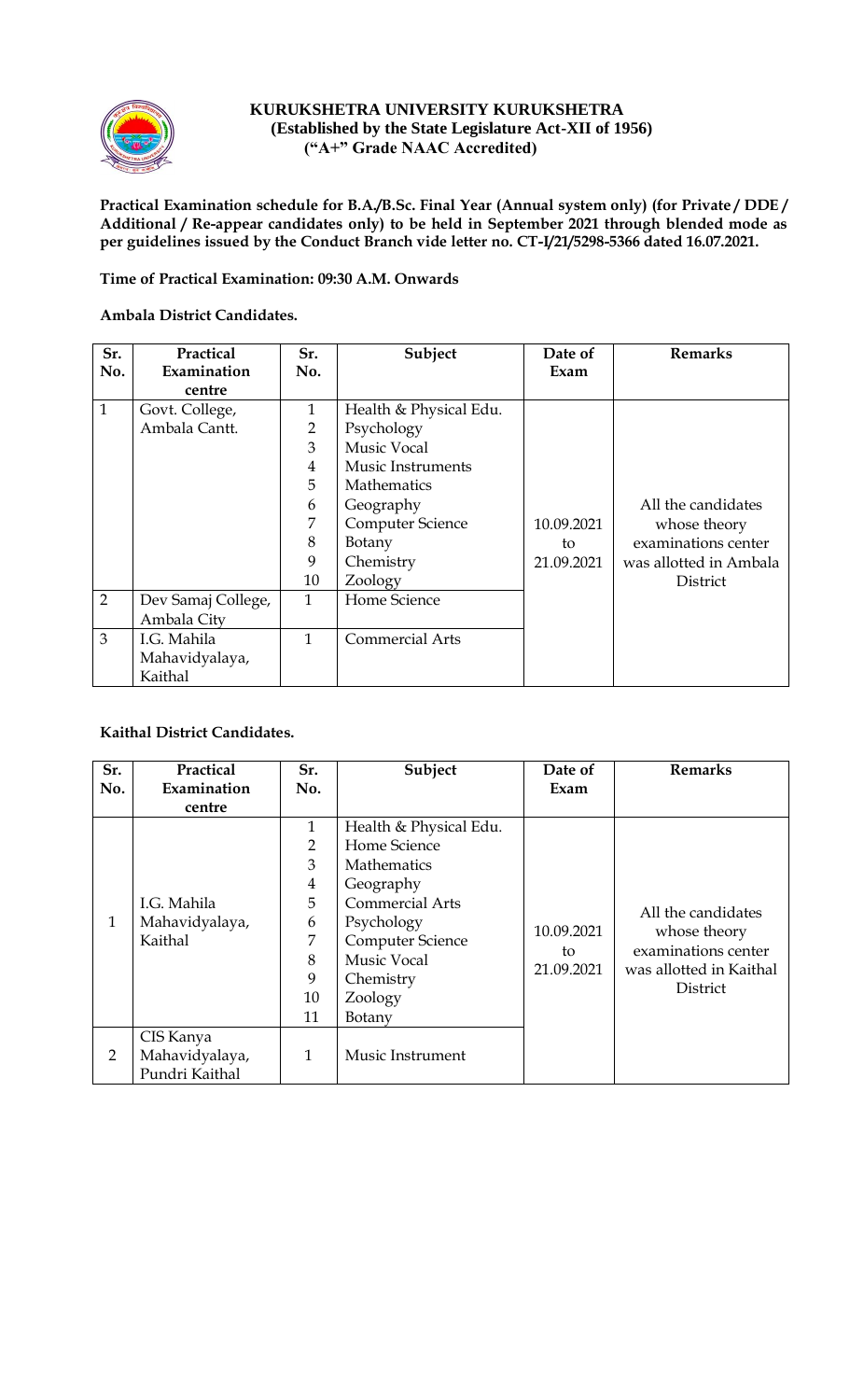# **Karnal District Candidates**

| Sr.            | Practical         | Sr.            | Subject                 | Date of          | <b>Remarks</b>         |
|----------------|-------------------|----------------|-------------------------|------------------|------------------------|
| No.            | Examination       | No.            |                         | Exam             |                        |
|                | centre            |                |                         |                  |                        |
|                |                   | $\mathbf{1}$   | Health & Physical Edu.  |                  |                        |
|                |                   | $\overline{2}$ | Home Science            |                  |                        |
|                |                   | 3              | <b>Mathematics</b>      |                  |                        |
| $\mathbf{1}$   | Govt. College for | $\overline{4}$ | Geography               |                  |                        |
|                | Women, Karnal     | 5              | Psychology              |                  |                        |
|                |                   | 6              | <b>Computer Science</b> | 10.09.2021       | All the candidates     |
|                |                   | 7              | <b>Music Vocal</b>      |                  | whose theory           |
|                |                   | 8              | Music Instrument        | to<br>21.09.2021 | examinations center    |
|                | I.G. Mahila       |                |                         |                  | was allotted in Karnal |
| $\overline{2}$ | Mahavidyalaya,    | $\mathbf{1}$   | <b>Commercial Arts</b>  |                  | District               |
|                | Kaithal           |                |                         |                  |                        |
|                |                   | 1              | Botany                  |                  |                        |
| 3              | Dayal Singh       | $\overline{2}$ | Zoology                 |                  |                        |
|                | College, Karnal   | 3              | Chemistry               |                  |                        |

**Kurukshetra District Candidates**

| Sr.            | Practical                         | Sr.            | Subject                 | Date of    | <b>Remarks</b>                                                               |
|----------------|-----------------------------------|----------------|-------------------------|------------|------------------------------------------------------------------------------|
| No.            | <b>Examination centre</b>         | No.            |                         | Exam       |                                                                              |
|                |                                   | 1              | Health & Physical Edu.  |            | All the candidates<br>whose theory<br>examinations center<br>was allotted in |
|                |                                   | 2              | Psychology              |            |                                                                              |
| 1              | Bhagwan                           | 3              | Music Vocal             |            |                                                                              |
|                | Parshuram College,<br>Kurukshetra | 4              | Music Instrument        |            |                                                                              |
|                |                                   | 5              | <b>Mathematics</b>      |            |                                                                              |
|                |                                   | 6              | <b>Computer Science</b> |            |                                                                              |
|                | D.N. Mahila                       |                | Home Science<br>to      | 10.09.2021 |                                                                              |
| 2              | Mahavidyalaya,                    | $\mathbf{1}$   |                         |            |                                                                              |
|                | Kurukshetra                       |                |                         | 21.09.2021 |                                                                              |
|                |                                   | 1              | Geography               |            | Kurukshetra District                                                         |
| 3              | IIHS, KUK                         | $\overline{2}$ | Botany                  |            |                                                                              |
|                |                                   | 3              | Zoology                 |            |                                                                              |
|                |                                   | 4              | Chemistry               |            |                                                                              |
|                | SNRLJRG College,                  |                |                         |            |                                                                              |
| $\overline{4}$ | Lohar Majra,                      | 1              | <b>Commercial Arts</b>  |            |                                                                              |
|                | Kurukshetra                       |                |                         |            |                                                                              |

## **Panchkula District Candidates.**

| Sr.            | Practical                 | Sr.            | Subject                 | Date of          | Remarks                                                       |
|----------------|---------------------------|----------------|-------------------------|------------------|---------------------------------------------------------------|
| No.            | <b>Examination centre</b> | No.            |                         | Exam             |                                                               |
|                |                           | $\mathbf{1}$   | Health & Physical Edu.  |                  |                                                               |
|                |                           | 2              | Psychology              |                  |                                                               |
|                |                           | 3              | Geography               |                  |                                                               |
|                |                           | 4              | Mathematics             |                  |                                                               |
| 1              | Govt. College,            | 5              | <b>Computer Science</b> | 10.09.2021<br>to | All the candidates<br>whose theory<br>examinations center was |
|                | Panchkula                 | 6              | Music Vocal             |                  |                                                               |
|                |                           | $\overline{7}$ | Music Instrument        |                  |                                                               |
|                |                           | 8              | Botany                  |                  |                                                               |
|                |                           | 9              | Chemistry               | 21.09.2021       | allotted in Panchkula                                         |
|                |                           | 10             | Zoology                 |                  | District                                                      |
| $\overline{2}$ | Govt. College,            | 1              | Home Science            |                  |                                                               |
|                | Kalka                     |                |                         |                  |                                                               |
|                | I.G. Mahila               |                |                         |                  |                                                               |
| 3              | Mahavidyalaya,            | 1              | <b>Commercial Arts</b>  |                  |                                                               |
|                | Kaithal                   |                |                         |                  |                                                               |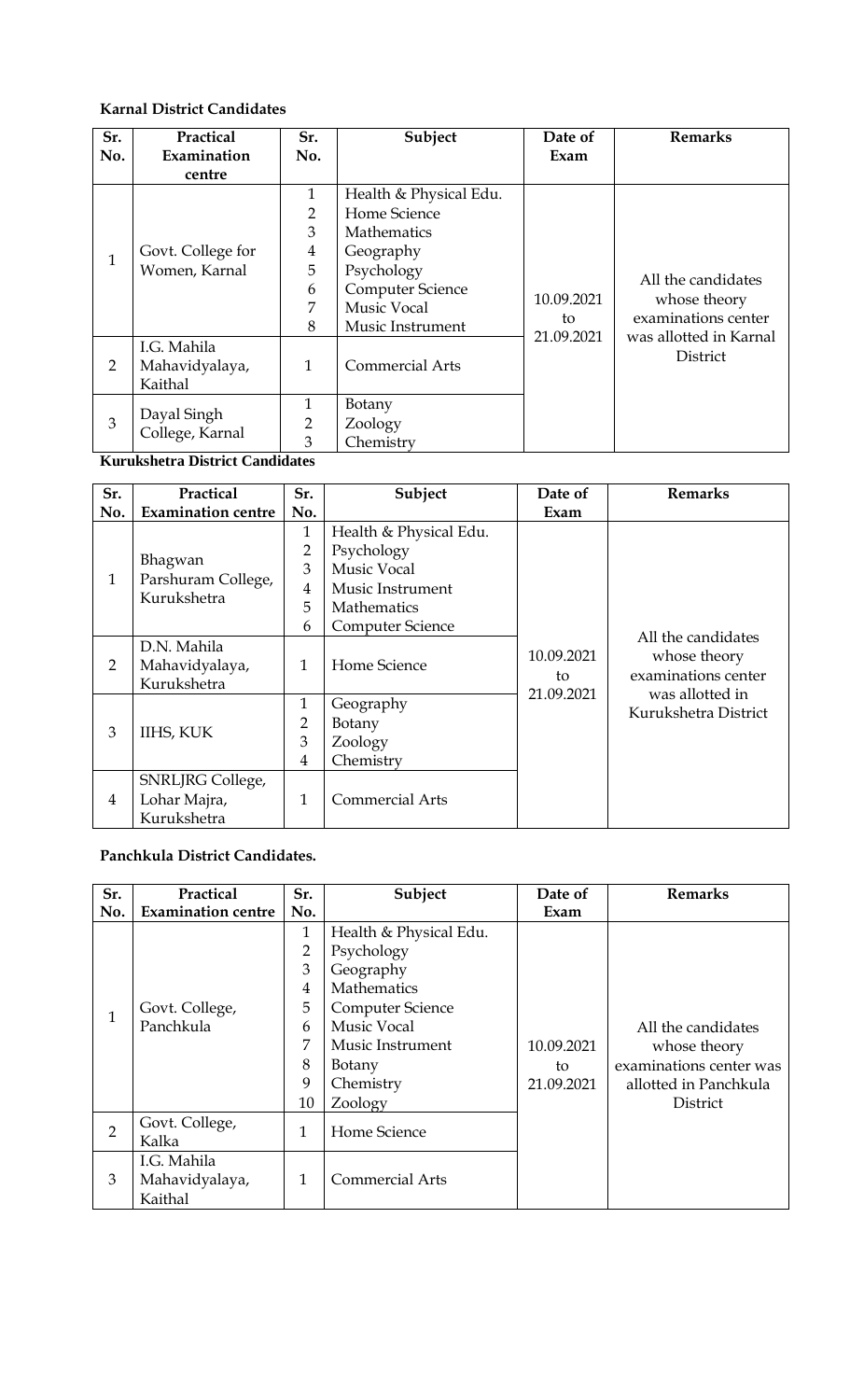#### **Panipat District Candidates.**

| Sr.            | Practical                 | Sr. | Subject                 | Date of    | <b>Remarks</b>                                                                                          |
|----------------|---------------------------|-----|-------------------------|------------|---------------------------------------------------------------------------------------------------------|
| No.            | <b>Examination centre</b> | No. |                         | Exam       |                                                                                                         |
|                | 1                         |     | Health & Physical Edu.  |            | All the candidates<br>whose theory<br>examinations center<br>was allotted in Panipat<br><b>District</b> |
|                |                           | 2   | Psychology              | 10.09.2021 |                                                                                                         |
|                |                           | 3   | <b>Music Vocal</b>      |            |                                                                                                         |
| 1              | Arya PG College,          | 4   | Home Science            |            |                                                                                                         |
|                | Panipat                   | 5   | Mathematics             |            |                                                                                                         |
|                |                           | 6   | Botany                  |            |                                                                                                         |
|                |                           | 7   | Chemistry               | to         |                                                                                                         |
|                |                           | 8   | Zoology                 | 21.09.2021 |                                                                                                         |
| $\overline{2}$ | IB College, Panipat       | 1   | Music Instruments       |            |                                                                                                         |
| 3              | Govt. College,            | 1   | Geography               |            |                                                                                                         |
|                | Panipat                   | 2   | <b>Computer Science</b> |            |                                                                                                         |
| 4              | SD College, Panipat       | 1   | <b>Commercial Arts</b>  |            |                                                                                                         |

### **Yamunanagar District Candidates.**

| Sr.          | Practical                              | Sr.            | Subject                | Date of    | <b>Remarks</b>          |
|--------------|----------------------------------------|----------------|------------------------|------------|-------------------------|
| No.          | <b>Examination centre</b>              | No.            |                        | Exam       |                         |
|              |                                        | 1              | Health & Physical Edu. |            |                         |
|              |                                        | $\overline{2}$ | Geography              |            |                         |
|              | GN Khalsa College,                     | 3              | Mathematics            |            |                         |
| $\mathbf{1}$ | <b>YNR</b>                             | 4              | Botany                 |            |                         |
|              |                                        | 5              | Chemistry              |            | All the candidates      |
|              |                                        | 6              | Zoology                | 10.09.2021 | whose theory            |
|              |                                        | 1              | Psychology             | to         | examinations center was |
|              | DAV College for                        | $\overline{2}$ | Home Science           | 21.09.2021 | allotted in             |
| 2            | Girls,                                 | 3              | Compute Science        |            | Yamunanagar District    |
|              | Yamunanagar                            | 4              | <b>Music Vocal</b>     |            |                         |
|              |                                        | 5              | Music Instrument       |            |                         |
| 3            | Maharaja Agrsain<br>College, Jagadhari | 1              | <b>Commercial Arts</b> |            |                         |

#### **In addition to all above practical examination centres, various examination centers for some others courses have been created as below and all the candidates of these subjects will appear in these centers.**

| Sr. | <b>Subject</b>         | <b>Center of Practical Examination</b> | <b>Schedule of Practical</b> |
|-----|------------------------|----------------------------------------|------------------------------|
| No. |                        |                                        | Exam.                        |
|     | <b>Defense Studies</b> | SD College, Ambala Cantt.              | 10.09.2021                   |
|     | <b>Social Work</b>     | <b>BPR College, Kurukshetra</b>        | tΟ                           |
|     | <b>Fine Arts</b>       | <b>Department of Fine Arts, KUK</b>    | 21.09.2021                   |

**Note: -**

**1. All the Principals are requested to conduct the practical examination for the above said courses through blended mode at their own level by appointing the eligible examiner(s).**

**2. The eligible examiner will be arranged by the Principal of Center of Examination from the nearby college for any particular subject, in case of non-availability of examiner in his/her college**

### **CONTROLLER OF EXAMINATIONS**